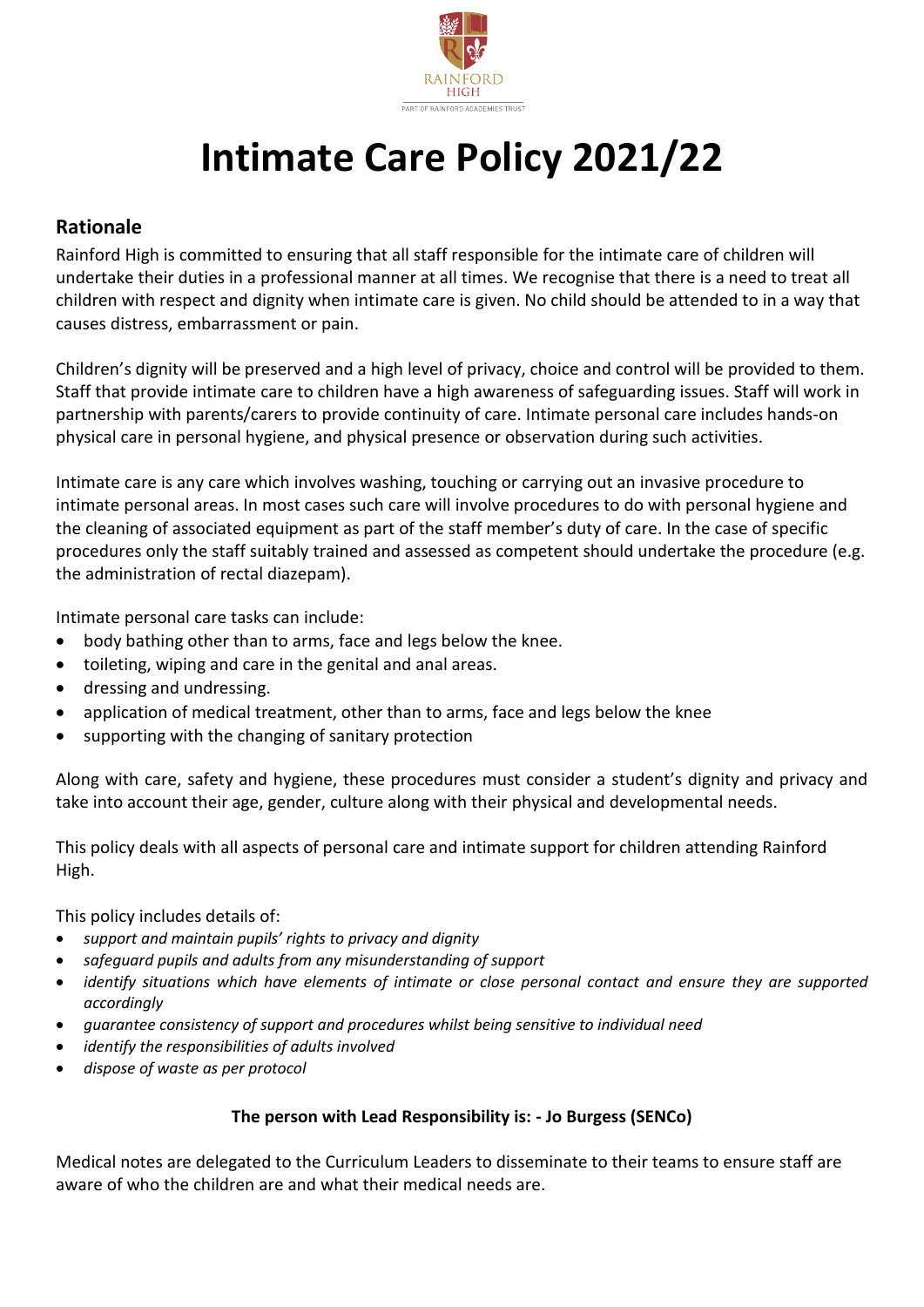

This policy supports the safeguarding and welfare requirements of the Disability Discrimination Act 2005. *Rainford High* will ensure that:

- *No child's physical, mental or sensory impairment will have an adverse effect on their ability to take part in day to day activities.*
- *No child with a named condition that affects personal development will be discriminated against.*
- *No child who is delayed in achieving continence will be refused admission.*
- *No child will be sent home or have to wait for their parents/carer due to incontinence.*
- *Adjustments will be made for any child who has delayed incontinence.*

# **Compliance**

This policy has been written with reference to the following guidance and documents:

- *Equality Act 2010: advice for schools DfE Feb 2013*
- *SEND Code of Practice 0 – 25*
- *UNICEF Convention of the Rights of the Child*
- *Keeping Children Safe in Education (2015)*

## **Safeguarding**

All child concern matters must be reported to the person in school designated to deal with such issues. Set procedures must be followed (see safeguarding procedures within the Rainford High Staff Handbook.) Staff are safeguarding trained and are aware of the DFES booklet 'What to do if you think a child is being abused' and will follow the guidance given. If a member of staff is concerned about any physical or emotional changes, such as marks, bruises, soreness, distress etc. they will immediately inform the appropriate Safeguarding Officer:

- Mr Kenyon Designated Safeguarding Lead & Prevent Lead
- Mr Mark White Designated Safeguarding & Prevent Lead
- Miss Litherland Designated Safeguarding Officer
- Mr Pendlebury Designated Safeguarding Officer
- Mrs McCartney Designated Safeguarding Officer
- Mrs Sheedy Designated Safeguarding Officer

Should a child become unhappy about being cared for by a particular member of staff, the SENCo will look into the situation and record any findings. These will be discussed with the child's parents/carers in order to resolve the problem. If necessary, the SENCo will liaise with other agencies and seek guidance. **If a child makes an allegation against a member of staff, the procedure set out in the Safeguarding Policy will be followed.** 

### **Health & Safety**

All staff should be aware of and adhere to general Health and Safety guidelines. Risk assessments should be carried out taking the advice of relevant personnel. All equipment must be serviced and maintained in accordance with legal requirements.

**Any Health and Safety concerns should be reported to Alex Marsh (Health & Safety Manager) who will act on the information accordingly.**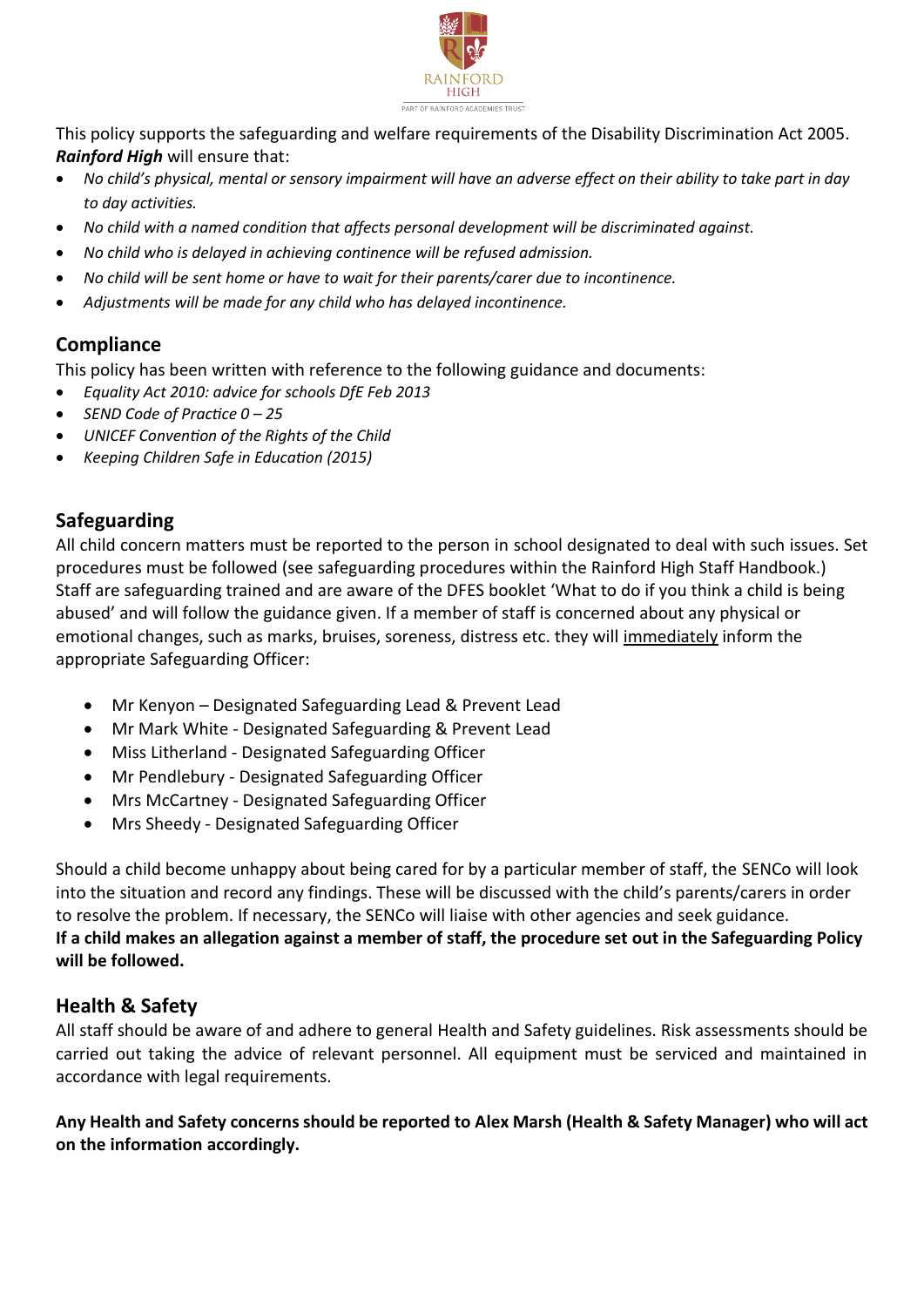

# **Partnership with Parents/Carers**

Staff at Rainford High will work in partnership with parents/carers to provide care appropriate to the needs of the individual child and together will produce a management plan. The management plan will set out:

- *what care is required*
- *number of staff needed to carry out the task (if more than one person is required , reason will be documented)*
- *additional equipment required*
- *child's preferred means of communication (e.g. visual, verbal). Agree terminology for parts of the body and bodily functions*
- *child's level of ability i.e. what tasks they are able to do by themselves*
- *acknowledge and respect for any cultural or religious sensitivities related to aspects of Intimate Care*
- *be regularly monitored and reviewed in accordance with the child's development*

#### Parents/Carers are asked to supply the following:-

- *spare nappies/ pads/ sanitary products*
- *wipes, creams, nappy sacks etc.*
- *spare clothes*
- *spare underwear*

## **DBS Checks**

All adults participating in activities requiring intimate/close personal care will have undergone statutory police checks and will be in possession of an enhanced DBS check.

### **Intimate Care Tasks**

Cover any tasks that involves the dressing and undressing, washing including intimate parts, helping someone use the toilet, changing nappies or carrying out a procedure that requires direct or indirect contact to an intimate personal area.

### **Best practice for Intimate Care Staff**

The management of all children with intimate care needs will be carefully planned. The child who requires care will be treated with respect at all times; the child's welfare and dignity is of paramount importance. Staff who provide intimate care are fully aware of best practice. Suitable equipment and facilities will be provided to assist children who need special arrangements following assessment from the appropriate agencies.

It is essential that the adult who is going to change the child informs the teacher and/or another member of staff that they are going to do this. There is no written legal requirement that two adults must be present. However, in order to completely secure against any risk of allegation, a second member of staff may be present where resources allow.

Staff will be supported to adapt their practice in relation to the needs of individual children taking into account developmental changes such as the onset of puberty or menstruation. Wherever possible staff involved in intimate care will not be involved in the delivery of sex education to the children in their care as an extra safeguard to both staff and children involved.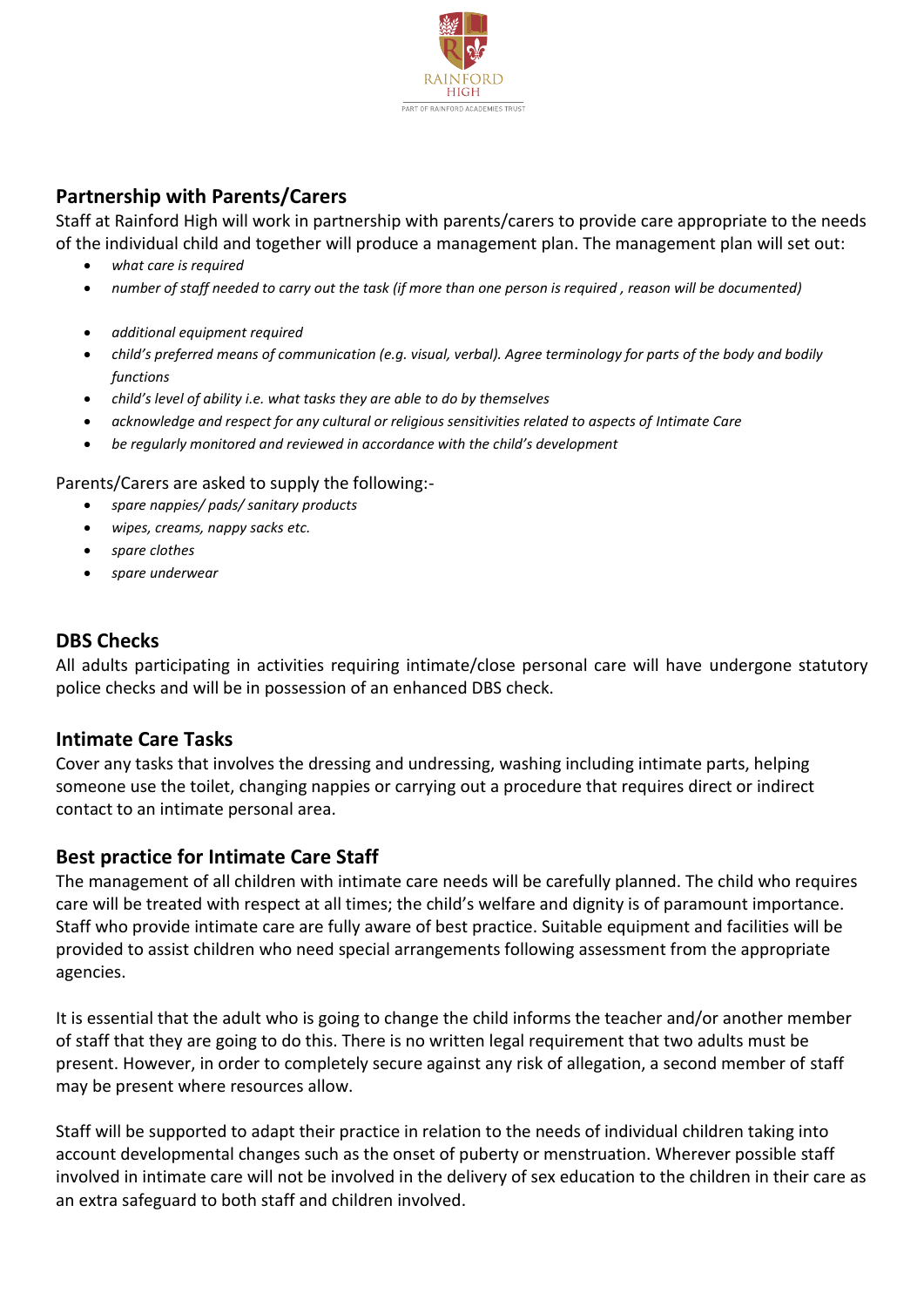

The child will be supported to achieve the highest level of autonomy that is possible given their age and abilities. Staff will encourage each child to do as much for him/herself as they are able. Individual Intimate Care Management Plans will be drawn up for children as appropriate to suit the circumstances of the child.

Each child's right to privacy will be respected. Careful consideration will be given to each child's situation to determine how many carers will need to be present when the child is toileted.

#### **Procedures**

When Intimate Care is given, the member of staff explains fully each task that is carried out, and the reason for it before moving into a pupil's personal space. Verbal prompts must be given before touching, handling or moving a pupil.

If appropriate, staff should encourage children to do as much for themselves as they can, lots of praise and encouragement will be given to the child when they achieve.

All staff working in Intimate Care must have a full DBS. There must be 2 members of staff present at any time when Intimate Care is taking place.

Specific staff members are identified to change a child with known needs and that they plan and record their work with that child after every event. A written record will be kept every time a child has an invasive medical procedure, e.g. support with catheter usage. This will be kept in an agreed format.

Disabled pupils may need help with medical procedures such as the administration of rectal medication, managing catheters or colostomy bags.

These procedures will be discussed with parents/carers and documented in the pupil's individual healthcare plan.

They will only be carried out by staff who have been trained.

Staff will follow **infection control guidelines** and ensure that any medical items are disposed of correctly.

Staff are expected to consistently use recommended equipment to assist with movement and transfers as per Medicine, Hygiene, Manual Handling and Care Plans policy. Equipment should be regularly audited every half term and staff should inform Lead First Aid Staff/SENCo should parents need to be contacted to refresh supplies for their child.

# **Toileting and Changing**

The following points must be taken into consideration:

- *1. The need for privacy whilst being aware of the need to protect pupils from inappropriate touching.*
- *2. The need for privacy whilst being aware of the need to protect staff from allegations of inappropriate touching.*
- *3. Consistency of approach with necessary information, routines and verbal prompts communicated to staff assisting.*
- *4. Awareness of assistant's personal hygiene procedures to include the use of gloves, aprons, etc. and emphasise the importance of correct hand washing.*
- *5. Awareness of general hygiene and disposal of waste procedures.*
- *6. Ensure that females and boys who catheterise are cleaned 'front to back' to prevent the risk of infection.*
- *7. Give sufficient time for the pupil to achieve, to be aware of expectations, and be familiar with the type and frequency of prompts.*
- *8. Encourage as much independence as possible (where appropriate), using the progression of skills appropriate to individual need i.e.*
	- *Opportunity*
	- *Dependence*
	- *Co-operation*
	- *Participation*
	- *Supervised independent action*
	- *Independence*